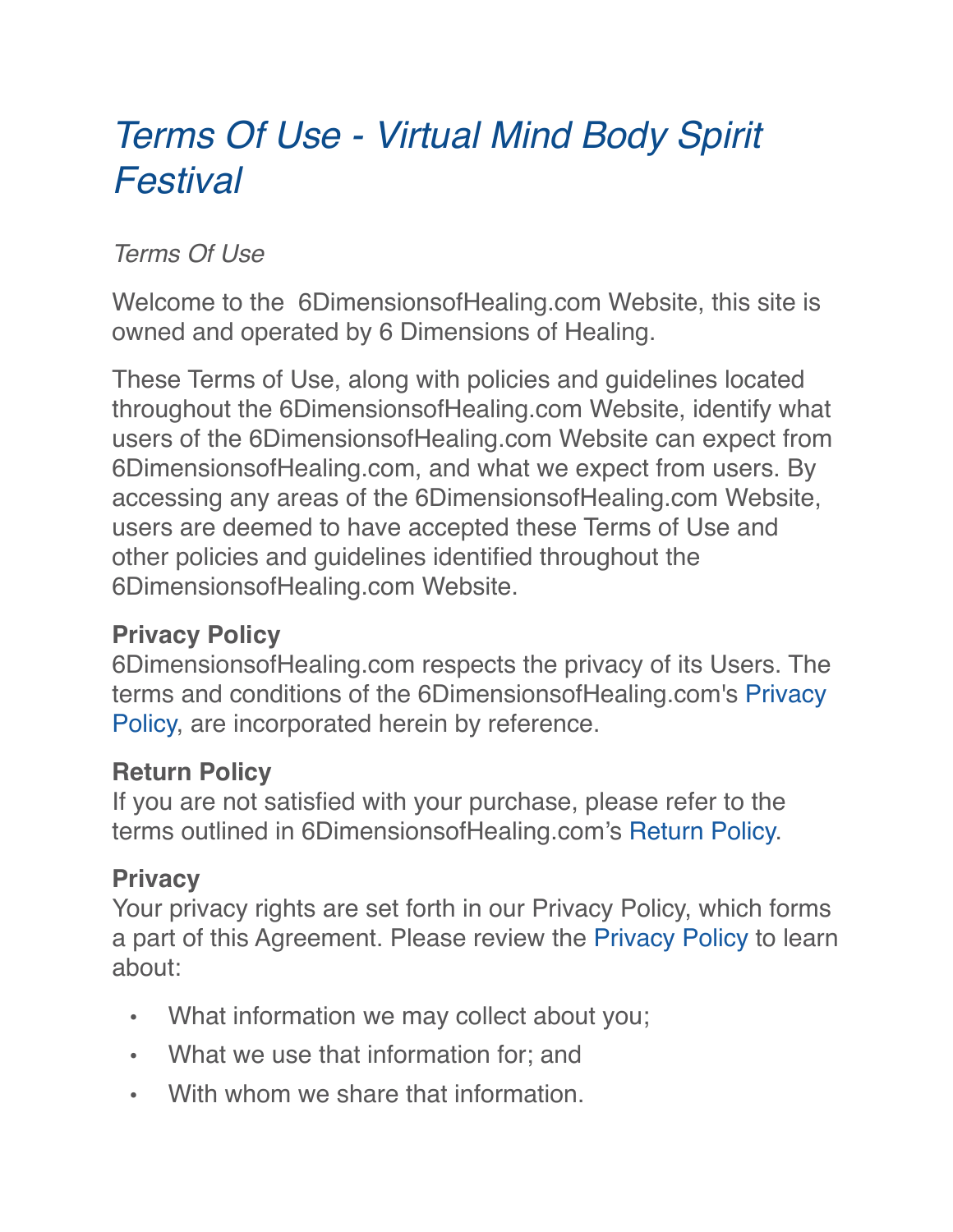#### **Content**

#### *Proprietary Rights*

User acknowledges that the 6DimensionsofHealing.com Website contains Content that are protected by copyrights, trademarks, trade secrets, or other proprietary rights, and that these rights are valid and protected in all forms, media and technologies existing now or hereinafter developed. All Content is copyrighted as a collective work under the U.S. copyright laws, and 6DimensionsofHealing.com owns a copyright in the selection, coordination, arrangement, and enhancement of such Content. User may not modify, remove, delete, augment, add to, publish, transmit, participate in the transfer or sale of, create derivative works from, or in any way exploit any of the Content, in whole or in part. If no specific restrictions are displayed, Users may make copies of select portions of the Content, provided that the copies are made only for User's personal use and that User maintains any notices contained in the Content, such as all copyright notices, trademark legends, or other proprietary rights notices. Except as provided in the preceding sentence or as permitted by the fair use privilege under the US copyright laws (see, e.g., 17 U.S.C. Section 107), User may not upload, post, reproduce, or distribute in any way Content protected by copyright, or other proprietary right, without obtaining permission of the owner of the copyright or other propriety right. In addition to the foregoing, use of any software Content shall be governed by the software license agreement accompanying such software.

# *6 Dimensions of Healing Logo*

The 6 Dimensions of Healing logo is a copyright of 6 Dimensions of Healing, Inc. Third parties may not use the 6 Dimensions of Healing logo unless given specific permission from 6 Dimensions of Healing.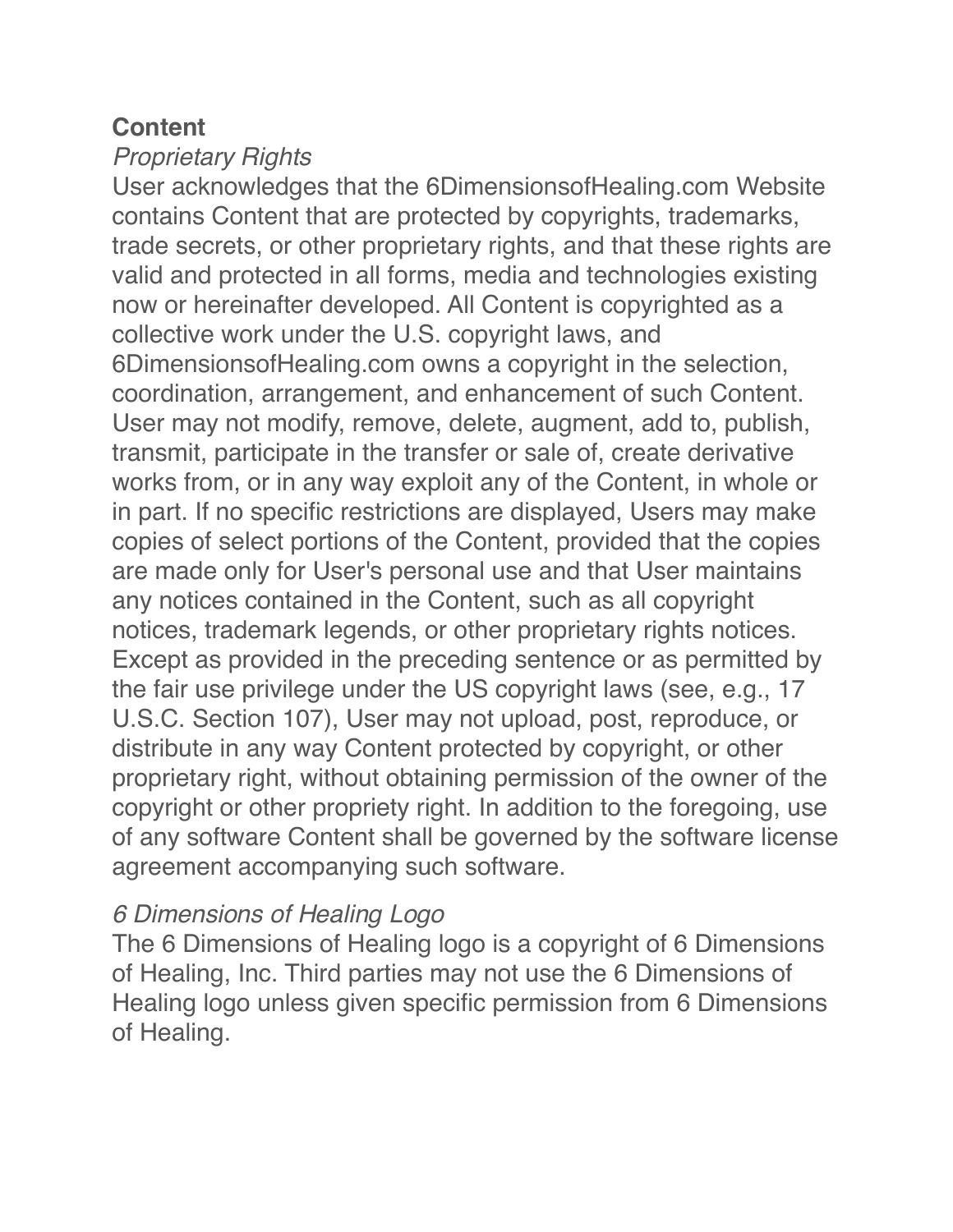# **Third-Party Content**

In some instances, the Content available through the 6DimensionsofHealing.com Website represents the opinions and judgments of the respective third party providing such Content. 6DimensionsofHealing.com neither endorses nor is responsible for the accuracy or reliability of any opinion, advice, or statement made on the 6Dimensions of Healing.com Website by anyone other than 6DimensionsofHealing.com. Under no circumstances shall 6DimensionsofHealing.com, or its affiliates, or any of their officers, directors, employees, or agents be liable for any loss, damage or harm caused by a User's reliance on information obtained through the 6DimensionsofHealing.com Website. It is the responsibility of User to evaluate the information, opinion, advice, or other Content available through the 6DimensionsofHealing.com Website.

# **Course Enrollment and Lifetime Access**

When you activate a course, you get access to view and access the course materials. Don't try to transfer or resell courses in any way. We grant you a lifetime access license, except when we must disable the course because of legal or policy reasons.

# **Termination of Usage**

6DimensionsofHealing.com may suspend or terminate any User's access to all or any part of the 6DimensionsofHealing.com Website including any account thereon, without notice, for any reason in 6DimensionsofHealing.com's sole discretion.

# **Medical Disclaimer**

The authors/speakers in any 6DimensionsofHealing.com content do not dispense medical advice or prescribe the use of any technique as a form of treatment for physical, emotional, or medical problems without the advice of a physician, either directly or indirectly. The intent of the authors/speakers is only to offer information of a general nature to help you in your quest for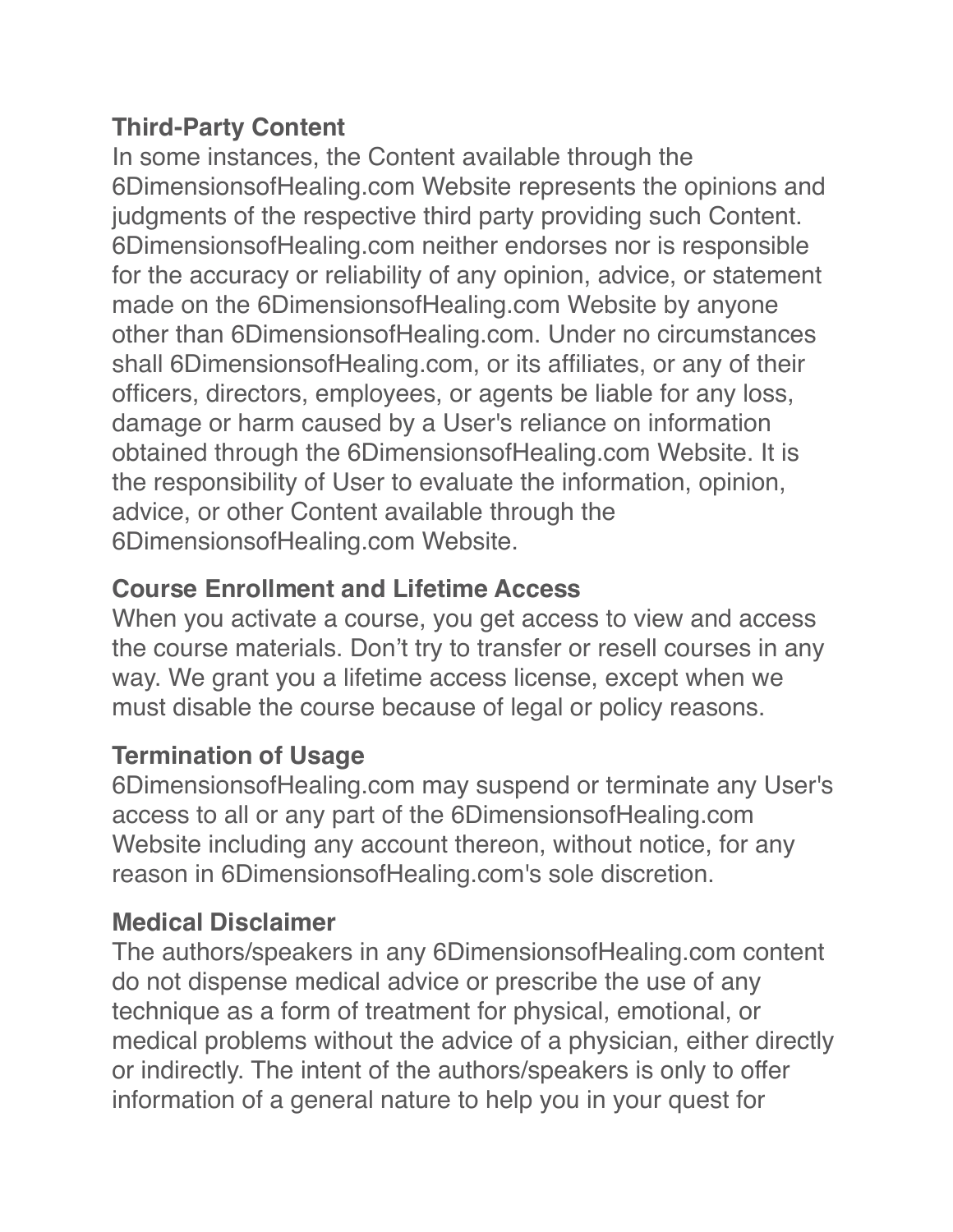emotional and spiritual well-being. In the event you use any of the information from the 6DimensionsofHealing.com for yourself, the authors/speakers, 6 Dimensions of Healing, owners or directors, assume no responsibility for your actions and 6 Dimensions of Healing and it's its licensors, its suppliers, or any third parties mentioned on the 6DimensionsofHealing.com Site are not liable for any personal injury, including death, caused by your use or misuse of the Site or its Content.

If you think you may have a medical emergency, call your doctor or emergency services immediately.

# **Availability of Website**

User recognizes that the traffic of data through the Internet may cause delays during the download of information from the Website and accordingly, it shall not hold 6 Dimensions of Healing liable for delays that are ordinary in the course of Internet use. User further acknowledges and accepts that 6DimensionsofHealing.com may not be available on a continual twenty-four hour basis due to such delays, or delays caused by 6 Dimensions of Healing upgrading, modification, or standard

maintenance of 6DimensionsofHealing.com.

# **Disclaimers and Limitation of Liability**

THE 6DimensionsofHealing.com WEBSITE IS PROVIDED BY 6 Dimensions of Healing ON AN "AS IS" AND "AS AVAILABLE" BASIS. TO THE FULLEST EXTENT PERMISSIBLE BY APPLICABLE LAW, 6 Dimensions of Healing DISCLAIMS ALL IMPLIED WARRANTIES.

WITHOUT LIMITING THE FOREGOING, 6 Dimensions of Healing INC. MAKES NO REPRESENTATION OR WARRANTY OF ANY KIND, EXPRESS OR IMPLIED: (I) AS TO THE OPERATION OF THE 6DimensionsofHealing.com WEBSITE, OR THE INFORMATION, CONTENT, MATERIALS OR PRODUCTS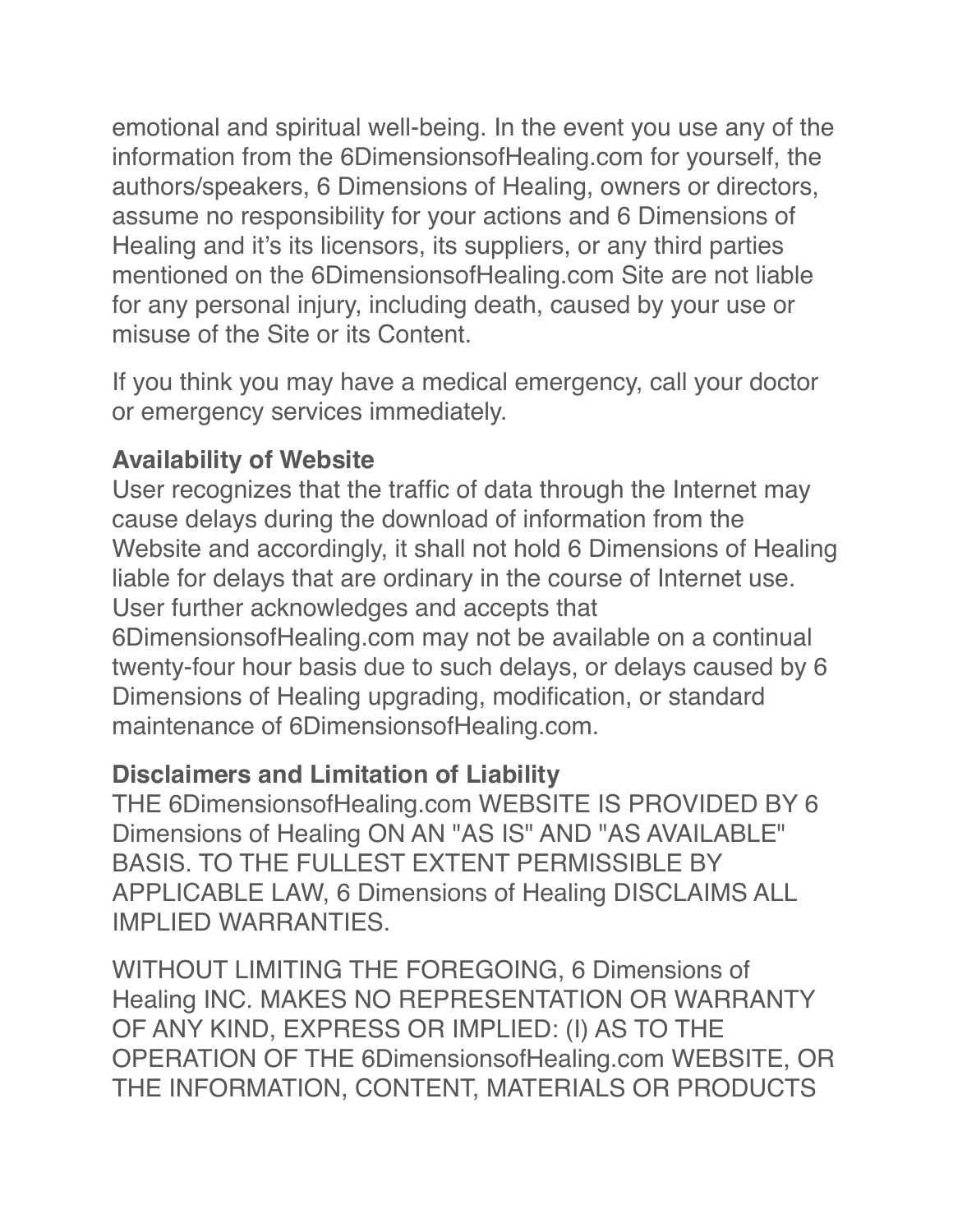INCLUDED THEREON; (II) THAT THE 6DimensionsofHealing.com WEB SITE WILL BE UNINTERRUPTED OR ERROR-FREE; (III) AS TO THE ACCURACY, RELIABILITY, OR CURRENCY OF ANY INFORMATION, CONTENT, SERVICE, OR MERCHANDISE PROVIDED THROUGH THE 6DimensionsofHealing.com WEBSITE; OR (IV) THAT THE 6DimensionsofHealing.com WEBSITE, ITS SERVERS, OR E-MAIL SENT FROM OR ON BEHALF OF 6DimensionsofHealing.com ARE FREE OF VIRUSES OR OTHER HARMFUL COMPONENTS.

6 Dimensions of Healing DOES NOT GUARANTEE THE CONTINUOUS, UNINTERRUPTED OR SECURE ACCESS TO THE 6DimensionsofHealing.com WEBSITE OR ANY RELATED SERVICES. THE OPERATION OF THE 6DimensionsofHealing.com WEBSITE MAY BE INTERFERED WITH BY NUMEROUS FACTORS OUTSIDE THE CONTROL OF 6 Dimensions of Healing.

UNDER NO CIRCUMSTANCES SHALL 6 Dimensions of Healing, owners, directors or affiliates BE LIABLE FOR ANY DAMAGES THAT RESULT FROM THE USE OF OR INABILITY TO USE THE 6DimensionsofHealing.com WEBSITE, INCLUDING BUT NOT LIMITED TO RELIANCE BY A USER ON ANY INFORMATION OBTAINED FROM THE 6DimensionsofHealing.com WEBSITE OR THAT RESULT FROM MISTAKES, OMISSIONS, INTERRUPTIONS, DELETION OF FILES OR EMAIL, ERRORS, DEFECTS, VIRUSES, DELAYS IN OPERATION OR TRANSMISSION, OR ANY FAILURE OF PERFORMANCE, WHETHER OR NOT RESULTING FROM ACTS OF NATURE, COMMUNICATIONS FAILURE, THEFT, DESTRUCTION, OR UNAUTHORIZED ACCESS TO 6DimensionsofHealing.com'S RECORDS, PROGRAMS, OR SERVICES. USER HEREBY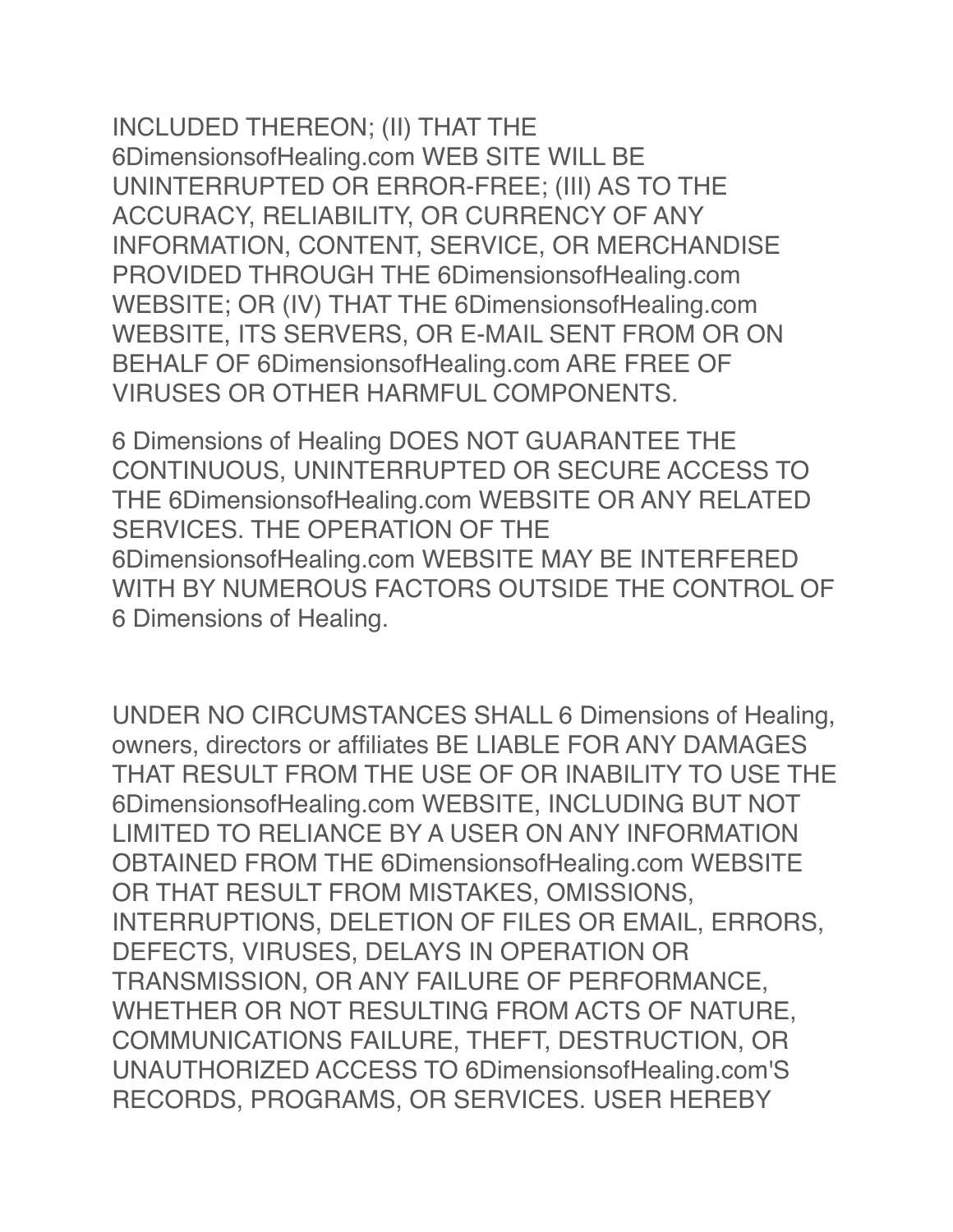ACKNOWLEDGES THAT THIS PARAGRAPH SHALL APPLY TO ALL CONTENT, MERCHANDISE, AND SERVICES AVAILABLE THROUGH THE 6DimensionsofHealing.com WEBSITE.

CERTAIN STATE LAWS DO NOT ALLOW LIMITATIONS ON IMPLIED WARRANTIES OR THE EXCLUSION OR LIMITATION OF CERTAIN DAMAGES. IF THESE LAWS APPLY TO A USER, SOME OR ALL OF THE ABOVE DISCLAIMERS, EXCLUSIONS, OR LIMITATIONS MAY NOT APPLY TO SUCH USER, AND SUCH USER MAY HAVE ADDITIONAL RIGHTS.

# **Disputes**

**If you have a dispute with 6DimensionsofHealing.com, and you are unable to resolve the dispute informally, you and 6DimensionsofHealing.com agree that upon demand by either you or 6DimensionsofHealing.com, the dispute will be resolved through binding arbitration.** As the sole exception to arbitration, you and 6DimensionsofHealing.com each retain the right to pursue in small claims court any dispute that is within that court's jurisdiction. A "dispute" is any unresolved disagreement between you and 6DimensionsofHealing.com, regardless of when the claim arose, and includes claims based on contracts, torts, statutes, regulations, common law, and equitable claims. All statutes of limitation applicable to any dispute shall apply in any arbitration between you and 6DimensionsofHealing.com.

**You and 6DimensionsofHealing.com agree that you are each waiving the right to a jury trial or a trial before a judge in a court. You and 6DimensionsofHealing.com agree that each may bring claims against the other only in an individual capacity, and that neither you nor 6DimensionsofHealing.com shall be entitled to join or consolidate claims by or against others in any arbitration, or to include in any arbitration any dispute as a representative**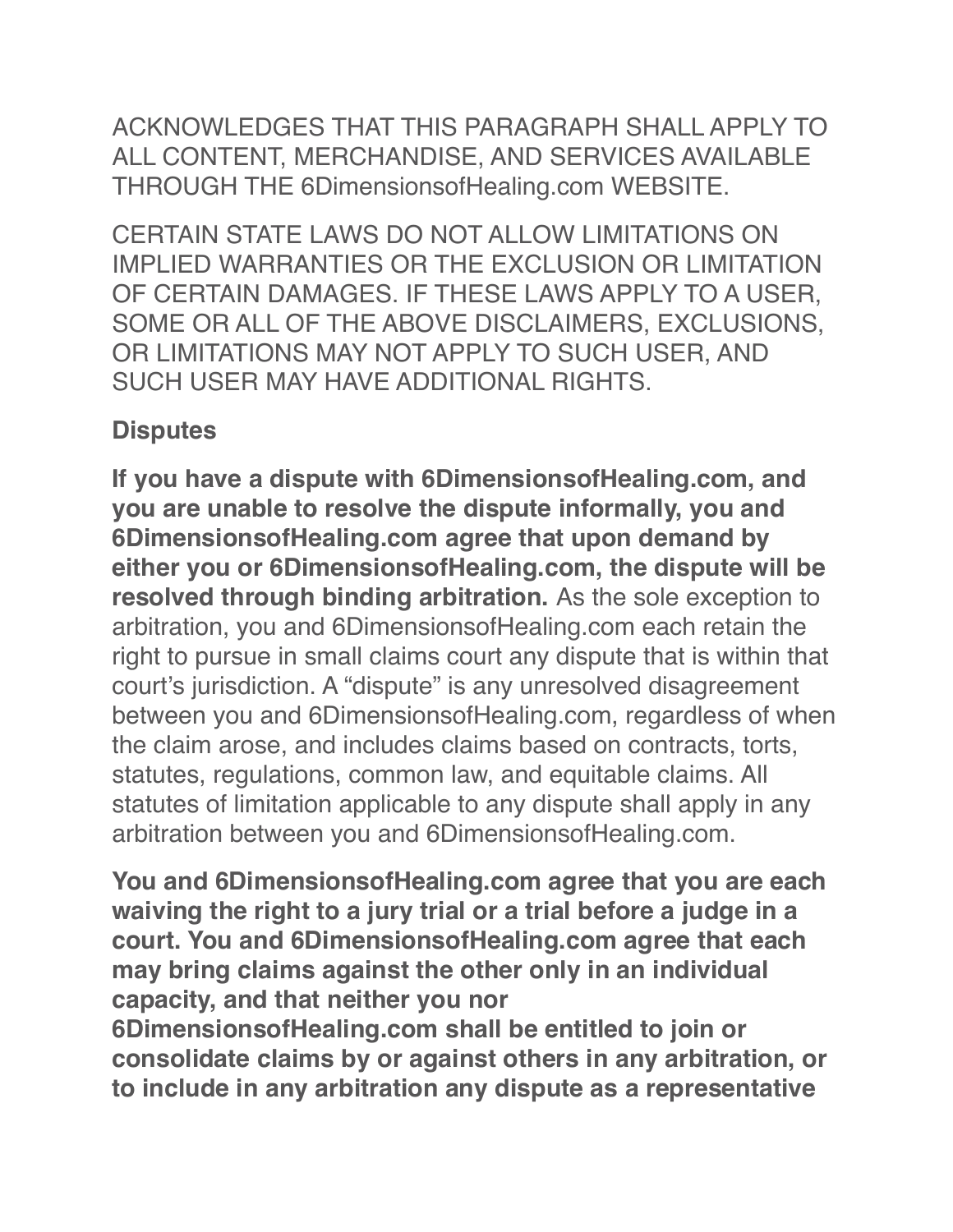**or member of a class, or on behalf of the general public, or as a private attorney general. If this limitation is found to be unenforceable, it shall not be severable, and this entire arbitration provision shall be unenforceable. You and 6DimensionsofHealing.com agree that the arbitrator may award injunctive relief only in favor of the party seeking relief, and only to the extent necessary to provide relief warranted by that party's individual claim. In the event of any inconsistency between this arbitration provision and any provision contained in any other applicable terms of use, license agreement, disclaimer, or privacy policy relating to 6DimensionsofHealing.com or the material on the website, this arbitration provision shall be controlling.**

6DimensionsofHealing.com demands arbitration, you will be sent a copy of the form or other demand, by U.S. Certified Mail, at the most current postal address that 6DimensionsofHealing.com has for you in its records. If your claim is for less than \$10,000, 6DimensionsofHealing.com will pay all of the AAA's administrative fees and the arbitrator's fees, including the initial filing fee. If your claim is for more than \$10,000, and applicable law limits the amount of arbitration fees payable by you,

6DimensionsofHealing.com will pay all of the AAA's administrative fees and the arbitrator's fees in excess of this limitation. Except as otherwise provided by applicable law, each party will remain solely responsible for their own attorneys' fees and expenses incurred in connection with the arbitration.

You and 6DimensionsofHealing.com agree that: (1) the parties are participating in transactions affecting interstate commerce; (2) this arbitration provision and any resulting arbitration are governed by the Federal Arbitration Act (Title 9 of the United States Code); (3) the arbitrator shall decide any dispute regarding the interpretation, application, or enforceability of this arbitration